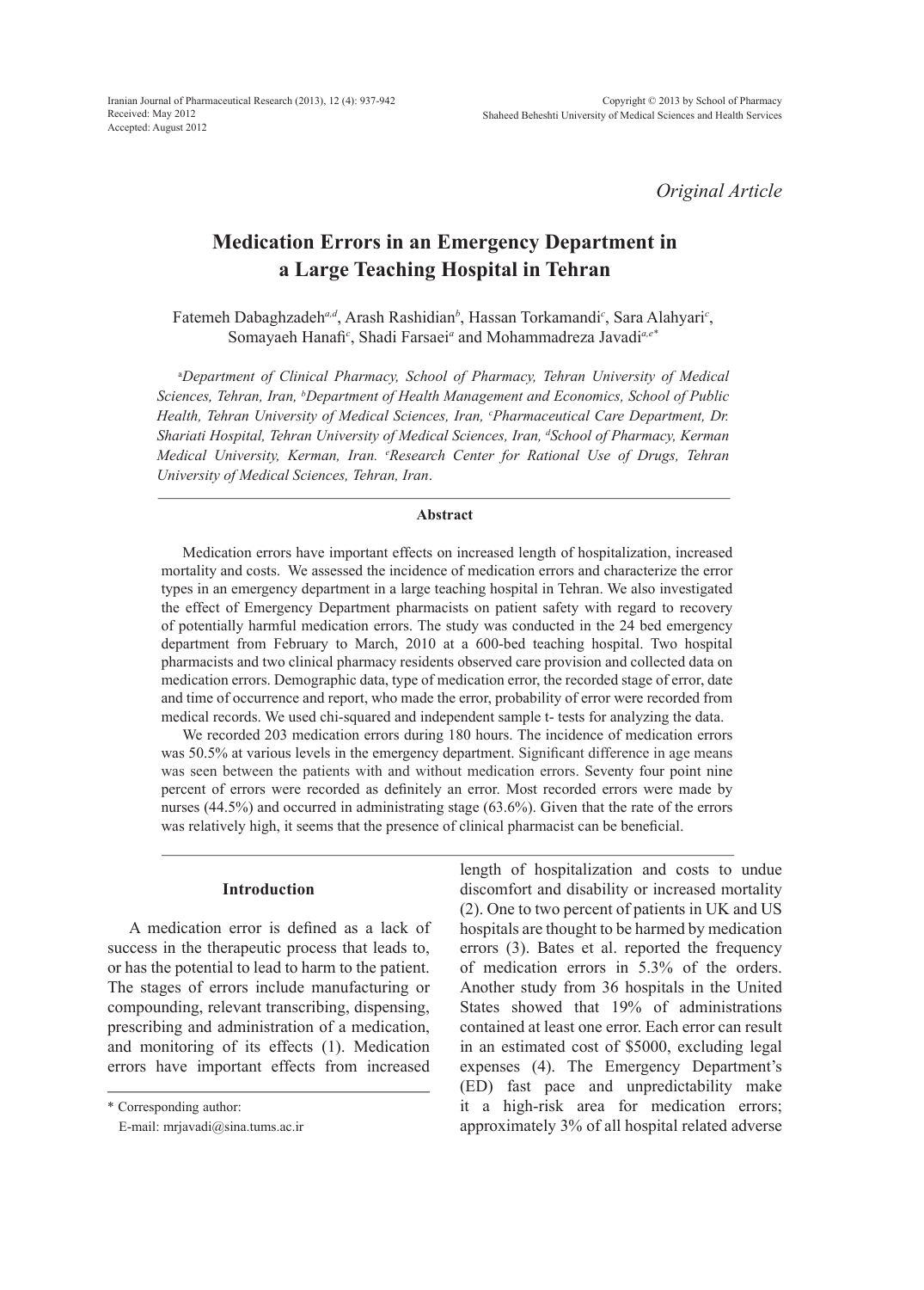events occur in the emergency department (5). The large volume of patients and efforts to reduce wait times that make high pressures (5). This is not extraordinary because more than three fourth of emergency department visits are related to administrating or prescribing medications, displaying more than 210 million medication encounters annually in the United States (6). Numerous studies have demonstrated the value of pharmacists' interventions in the emergency department (7, 8, 9). In 2007, Lada and Delgad, found that the potential cost saving associated with the interventions made by the pharmacists in ED in four months study was over \$1 million (8). This study revealed that the most commonly documented interventions made by pharmacists related to the care of patients visiting the ED included recommendations about drug information, initiation of drug therapy, dosage adjustment, formulary interchanges and responses to nursing staff questions (8). Clinical pharmacists are trained in the use of medications and bring an incomparable set of knowledge and skills to the medical team (9, 10) and also can help in the selecting, obtaining, preparing, administrating, and monitoring of proper evidence-based therapeutic drug regimens (9). There are approximately 5000 emergency departments in the United States, but in less than 1% of them clinical pharmacy services are available (8).

We have some studies about medication errors in Iran (4, 11-12). Fahimi and colleagues reported transcription errors in a Teaching Hospital in Iran and they concluded errors in this stage were not infrequent. (4) In another study, they evaluated the medication errors associated with infusion pumps in intensive care unit. This study was performed by pharmacists and clinical pharmacists (11). Vessal also reported prescription errors that were detected by one clinical pharmacist in a nephrology ward. Her emphasis was on the role of clinical pharmacist in the prevention of prescribing errors (12). These mentioned studies showed the cooperation of clinical pharmacists and pharmacists with medical team were so beneficial. These studies usually have limited sample size. No study was performed in emergency department in Iran. The need for more organized study is obvious in Iran.

Shariati teaching hospital is one of the first hospitals that have pharmaceutical care department in Iran. In this department both hospital pharmacists and clinical pharmacists work. This study was performed to assess the incidence of medication errors and characterize the error types in emergency department and also was to evaluate the ability of emergency department pharmacists and clinical pharmacists that supported by pharmaceutical care department on detection of medication errors.

### **Experimental**

# *Setting*

The study was conducted in the 24 bed emergency department from February to March, 2010 at Shariati 600-bed teaching hospital affiliated to Tehran University of Medical Sciences, Tehran, Iran.

### *Tools and Data collection*

The data collection team included four members (two hospital pharmacists and two clinical pharmacy residents). This team spent 6 hours per day to collect data during 30 days. Each pharmacist and each resident was responsible for 8 and 16 beds, respectively. Each member of this team recorded the patients' data and followed them until discharge from emergency department. The members entered medication errors into paper template data forms.

This form has different parts including patient data (gender, age, file number, chief complaint and etc) and type of medication error (wrong dose, wrong drug, omission errors, wrong dosage form, interactions, wrong frequency, wrong monitoring and etc). They also recorded stage of error (prescribing, administrating and monitoring), date and time of occurrence and report, who made error (physician or nurse), probability of error (probable or definite) and the name of medication. In the emergency department, the transcribing and dispensing steps are removed because of our drug delivery structure. Each member consumed 2 to 4 hours, six days in a week to review medical records and complete the forms. Each member was trained. Each team members had expertise in medications, their dosage forms, their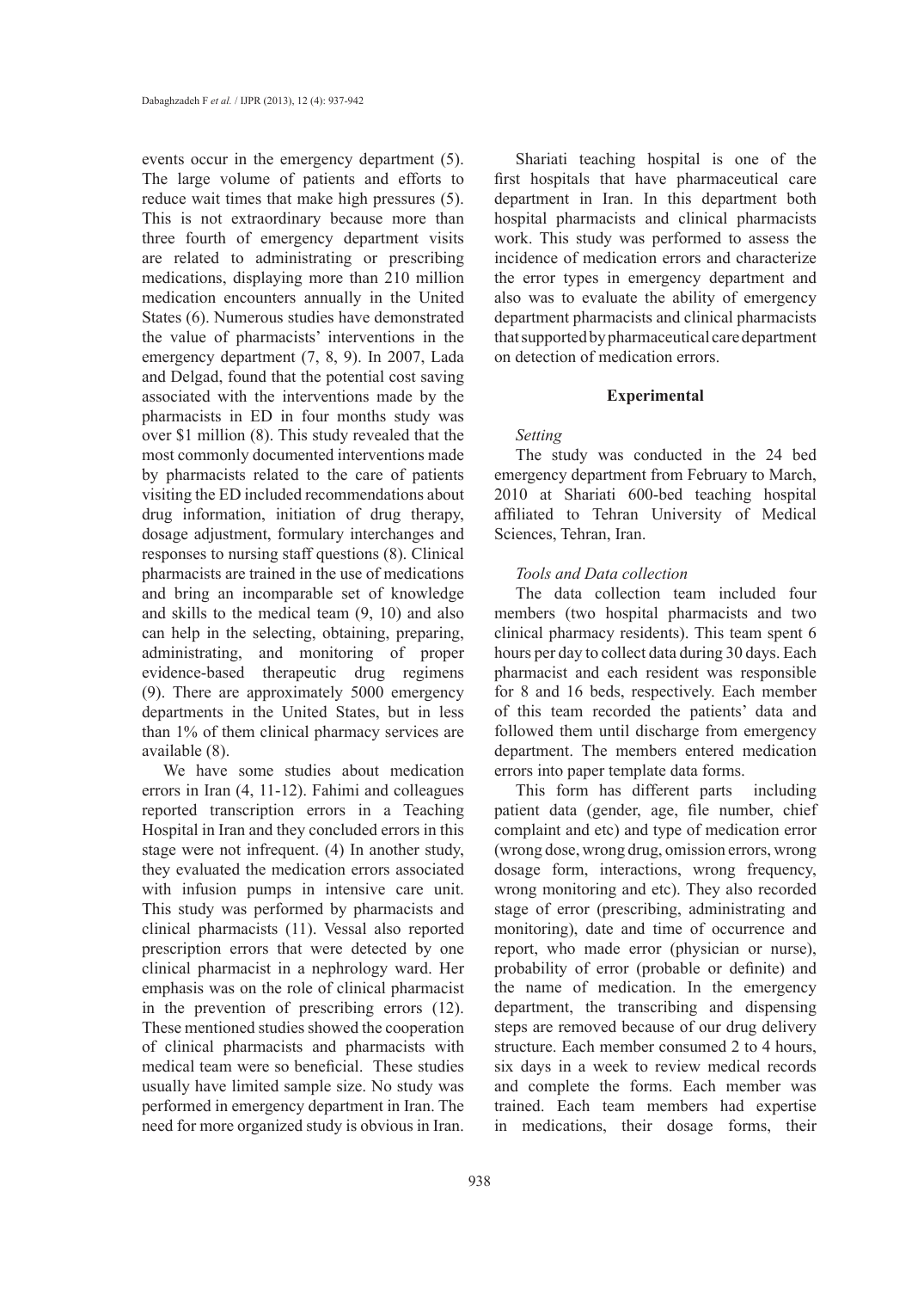therapeutic doses, their administering. The members recorded medication errors in regard to subjective knowledge, medical references such as uptodate and medical softwares such as lexicomp and ifact. The members of team were quite familiar with the recording process in medical records. One resident (leader) monitored the medication errors that recorded by other members. The patient's demographics and medication information was basically obtained from medical records. One form was completed for each medication error. The definitions of each type of medication error that we used are adapted from American Society of Hospital Pharmacists guidelines on preventing medication errors in hospitals and as the followings:

Prescribing errors: selecting Improper drug (based on indications, contraindications, known allergies, drug-class duplications and drugdrug interactions), dose, dosage form, quantity, route of administration, concentrations, rate of administration, or instructions for use of a drug product ordered by a physician (13-15).

Wrong dose: Administration of a drug in a dose above or below the prescribed dose (13).

Wrong Dosage Form: Administration of a drug in a pharmaceutical form that is different from the prescribed (13).

Wrong time: administration of a dose more than 30 minutes before or after the scheduled administration time, unless there is an acceptable reason (16).

Wrong Administrating technique: improper technique in the administration of a drug (14).

Unauthorized drug: Giving a non-prescribed drug (13).

Wrong Frequency: When the interval prescribed by the physician was not reached to the patient correctly (4).

Omission Error: The prescribed drug was not given to the patient, or the administration was not recorded (13).

Wrong Route: a medication is administered to the patient using a different route than what was ordered  $(16)$ .

Wrong Monitoring: Failure to monitor the clinical and laboratory data before, during and after a product administration to assess the patient's response to the prescribed medication (13).

Other medication errors: Any other errors not described above.

*Data analysis*

We used Descriptive Statistics to display the percent of each type and also each level of medication errors. The Chi-Square Tests were used to assess the relationship between gender and incidence of medication errors, stage of errors and age, gender and stage of errors. Independent Samples t- test was used to detect the difference between age means in patients with and without medication errors. The monitoring stage was removed from our analysis because of a few numbers of errors in this stage.

#### **Results**

We observed 275 patients and recorded 203 medication errors during 180 h. Medication errors were seen in 139 medical records. Sixty two per cent and 38% of patients were male and female, respectively. The incidence of medication errors was 50.5% in the emergency department.

There was no significant difference between men and women in the incidence of medication errors. There was no relationship between gender and stage of errors. Significant difference in age means was seen between the patients with and without medication errors. The mean age of the people with and without medication errors were 58.0296 and 51.7868 respectively. The age mean in the group of patients with medication errors was 7 years more than the age mean in the group of patient without medication errors.

The patients were hospitalized in emergency department for a mean of 3 days. The period between the medication error was occurred and then we reported it in most of the time (80 % of errors) was zero or one day. Between ages 50 and 75 were most likely to make errors and the most common stage of errors was prescribing in these ages. Seventy four point nine percent of errors were recorded as definitely an error. Most of errors were made by nurses (44.5%) and occurred in administrating stage (63.6%). The most common errors were omission errors (29.6%), prescribing errors (22.6%), and wrong dose (11.2%), respectively.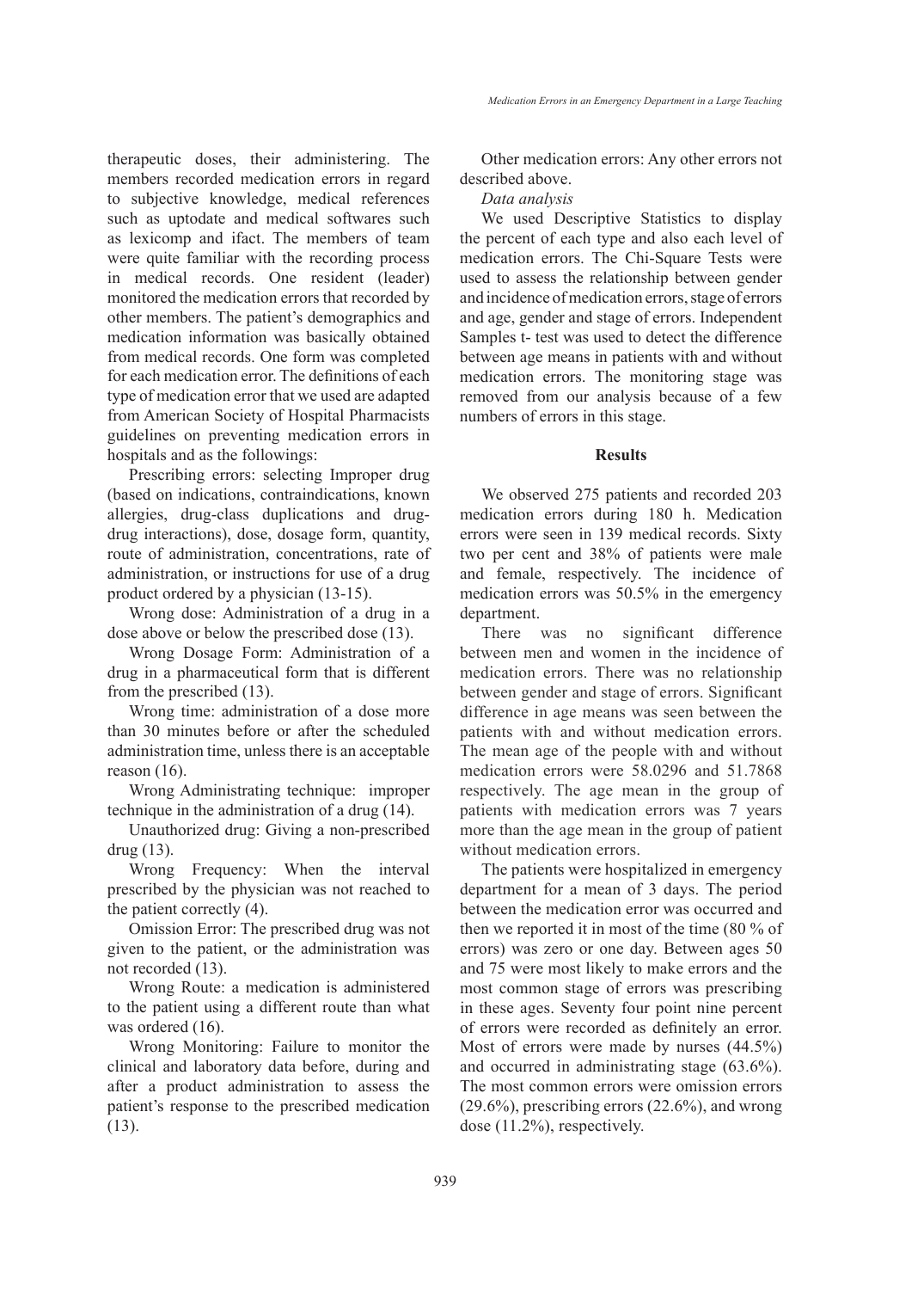| Stage of error – $n$ (%)          |                  |                          |
|-----------------------------------|------------------|--------------------------|
| Prescribing                       |                  | 67(33.0)                 |
| Administrating                    |                  | 129(63.6)                |
| Monitoring                        |                  | 7(3.4)                   |
| Type of Medication Error- $n$ (%) |                  |                          |
| Wrong dose                        |                  | 24(11.8)                 |
| Wrong Dosage Form                 |                  | 4(2.0)                   |
| Duplication                       |                  | 4(2.0)                   |
| Wrong Admin                       |                  | 10(4.9)                  |
| Wrong Drug                        |                  | 8(3.9)                   |
|                                   | Known Allergy    | $\overline{\phantom{a}}$ |
|                                   | Unauthorized     | 8(3.9)                   |
| Prescribing errors                | Interaction      | 38(18.7)                 |
|                                   | Contraindication |                          |
|                                   | Total            | 46(22.6)                 |
| Omission Error                    |                  | 60(29.6)                 |
| Wrong Frequency                   |                  | 9(4.4)                   |
| Wrong Route                       |                  | $\overline{\phantom{a}}$ |
| Wrong Time                        |                  | 1(0.5)                   |
| Wrong Monitoring                  |                  | 8(3.9)                   |
| Other                             |                  | 39(19.2)                 |

**Table 1.** Type of errors and their frequency.

Types of errors and their frequencies are listed in Table 1. The Detailed description of each medication error was displayed in Table 2.

# **Discussion**

We found a high rate of medication errors in our emergency department and observed 203 medication errors in about 180 h of observation period. Williams reported the rate of medication errors varies between 2 and 14% of patients admitted to hospital, with 1–2% of total number of patients in the US being harmed as a result (17). Marcin and colleagues reported a medication error incidence of 39% in pediatric emergency department (18). In another study (Pham *et al*) lower rate (78 reports per 100000 visits) was reported (5). Although the prescribing errors were reported the most common errors, we found that emergency department medication errors were most likely due to the wrong administration. This finding is consistent with some previous studies (5). Copp and colleagues found medication errors mostly (34%) occurred during administration in

an intensive care unit (19). In one study reported the drug administration error rate of 3.5% in two medical, two surgical, and two medicines for the elderly wards in a former district general hospital (20). We found the highest portion of error related to the nurses. This result was similar to previous studies (5). Similar to Tissot and colleague (21), we inferred nurse workload can be one of the main risk factors that effect on occurrence of medication errors. We agree with Hillin that nurses must be aware of making medication errors (22). If we have future plans to educate nurses regarding medication errors and reassess their function periodically at our center, it will help us to reduce errors (23). We reported the omission errors were the most common errors in emergency department. Previous studies have shown that omission errors were one of the most common errors in different areas in hospitals such as emergency department (5, 9, 24). We found that emergency department was a crowded environment and under staffed with high workload resulted in high incidence of medication errors in emergency department.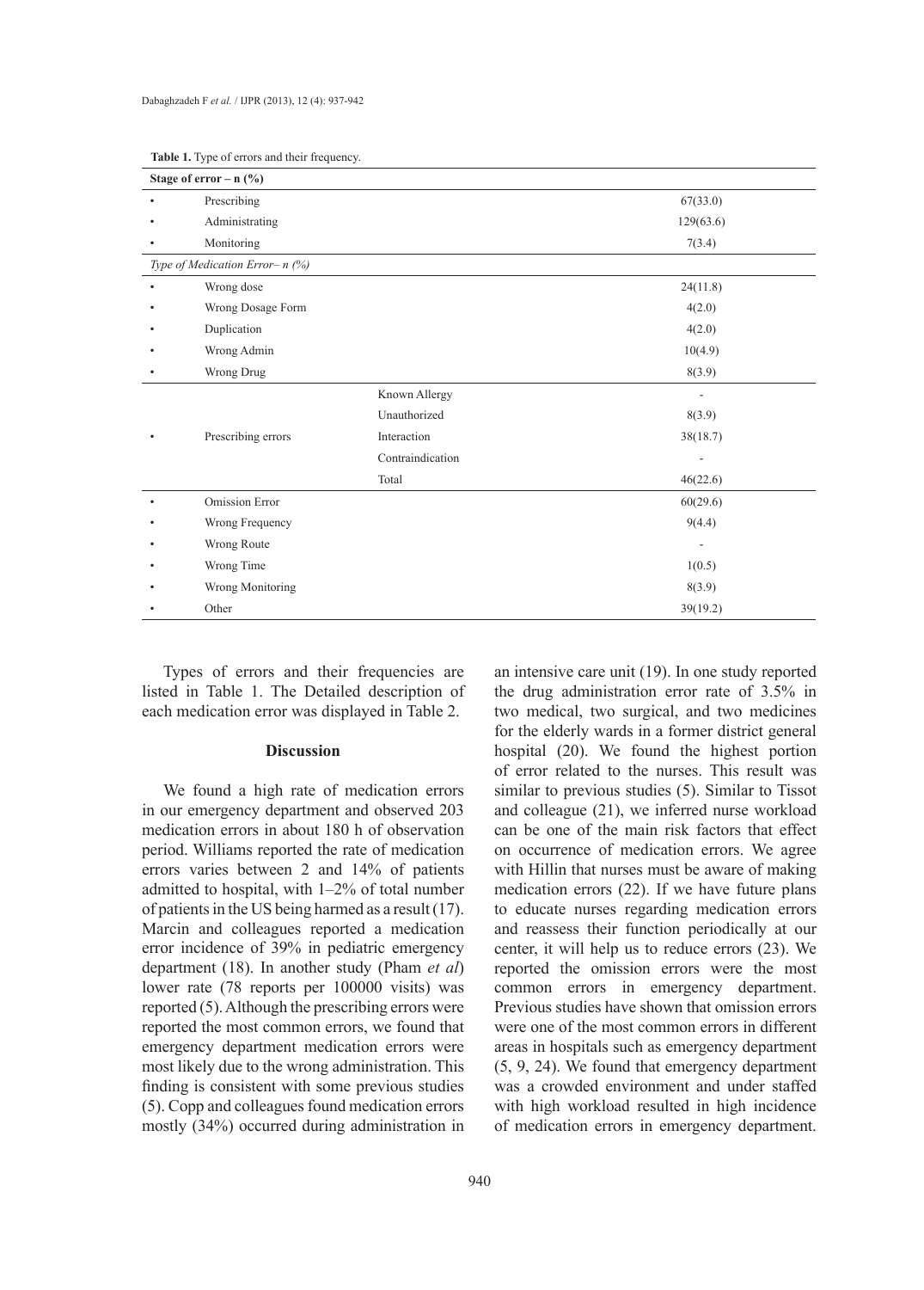|                              | Age              |                |                           | Gender Probability |                |                  |                  | Chief complaint  |                  |                |                  | Duration $A - O^2$                   |                |                |                | <b>Duration</b><br>$O-R^3$ |                  |                  |                  |
|------------------------------|------------------|----------------|---------------------------|--------------------|----------------|------------------|------------------|------------------|------------------|----------------|------------------|--------------------------------------|----------------|----------------|----------------|----------------------------|------------------|------------------|------------------|
|                              |                  |                | $< 25$ 25-50 50-75 $> 75$ |                    | M              | $\mathbf F$      | P                | D                |                  |                |                  | Neurology Internal Trauma Cardiology | $\overline{0}$ | $\mathbf{1}$   | $\overline{2}$ | $\geq$ 3                   | $\mathbf{1}$     | $\overline{c}$   | $\geq$ 3         |
| Stage of errors <sup>1</sup> |                  |                |                           |                    |                |                  |                  |                  |                  |                |                  |                                      |                |                |                |                            |                  |                  |                  |
| Prescribing                  | $\mathbf{1}$     | 7              | 37                        | 22                 | 38             | 29               | 51               | $\overline{4}$   | 15               | 31             | $\mathbf{1}$     | 17                                   | 37             | 22             | $\overline{4}$ | $\overline{4}$             | 15               | 39               | 10               |
| Administrating               | 10               | 34             | 57                        | 26                 | 79             | 50               | 95               | 11               | 25               | 70             | 11               | 19                                   | 64             | 40             | 13             | 12                         | 37               | 75               | 11               |
| Monitoring                   | $\boldsymbol{0}$ | 1              | $\mathbf{1}$              | $\overline{2}$     | 3              | $\overline{4}$   | 6                | $\boldsymbol{0}$ | 4                | $\overline{2}$ | $\boldsymbol{0}$ | $\mathbf{1}$                         | 3              | 2              | $\overline{2}$ | $\boldsymbol{0}$           | 1                | $\overline{4}$   | 2                |
| Made by                      |                  |                |                           |                    |                |                  |                  |                  |                  |                |                  |                                      |                |                |                |                            |                  |                  |                  |
| Nurse                        | 6                | 29             | 47                        | 22                 | 59             | 47               | 80               | 9                | 22               | 57             | 9                | 16                                   | 51             | 34             | 9              | 12                         | 31               | 65               | $\tau$           |
| Physician                    | 3                | 6              | 33                        | 17                 | 36             | 25               | 46               | $\overline{4}$   | 17               | 25             | $\overline{2}$   | 14                                   | 31             | 21             | 5              | $\overline{4}$             | 9                | 35               | 13               |
| Both                         | $\mathbf{0}$     | 1              | 5                         | $\overline{2}$     | $\overline{2}$ | 6                | 8                | $\overline{0}$   | $\mathbf{1}$     | $\overline{4}$ | $\boldsymbol{0}$ | $\overline{2}$                       | 7              | 1              | $\theta$       | $\mathbf{0}$               | 6                | $\overline{2}$   | $\mathbf{0}$     |
| Patient                      | 1                | $\theta$       | $\overline{2}$            | 1                  | 3              | 1                | 3                | 1                | $\boldsymbol{0}$ | 3              | $\boldsymbol{0}$ | 1                                    | 3              | 1              | $\theta$       | $\theta$                   | $\overline{2}$   | $\overline{2}$   | $\boldsymbol{0}$ |
| Type of errors               |                  |                |                           |                    |                |                  |                  |                  |                  |                |                  |                                      |                |                |                |                            |                  |                  |                  |
| Wrong dose                   | 1                | 8              | 11                        | 4                  | 14             | 10               | 20               | $\mathbf{1}$     | $\tau$           | 12             | 3                | $\overline{2}$                       | 15             | 6              | 1              | $\overline{2}$             | 6                | 13               | $\overline{4}$   |
| Wrong Dosage Form            | $\mathbf{0}$     | 3              | $\mathbf{0}$              | 1                  | 4              | $\mathbf{0}$     | $\overline{4}$   | $\mathbf{0}$     | $\boldsymbol{0}$ | 3              | $\mathbf{0}$     | $\mathbf{1}$                         | $\overline{2}$ |                | 1              | $\theta$                   | 1                | 3                | $\mathbf{0}$     |
| Duplication                  | $\theta$         | $\theta$       | 3                         | 1                  | $\overline{2}$ | $\overline{2}$   | 3                | $\mathbf{1}$     | $\overline{c}$   | $\overline{2}$ | $\mathbf{0}$     | $\Omega$                             | $\overline{c}$ | $\overline{2}$ | $\theta$       | $\theta$                   | 1                | 3                | $\Omega$         |
| Wrong Admin                  | $\theta$         | 3              | 5                         | 2                  | 5              | 5                | 10               | $\mathbf{0}$     | 2                | 6              | 1                | $\mathbf{0}$                         | 8              |                |                | $\overline{0}$             | 3                | 5                | 1                |
| Wrong Drug                   | 1                | $\mathbf{0}$   | 3                         | $\overline{4}$     | 7              | 1                | 5                | $\mathbf{1}$     | 1                | 6              | $\boldsymbol{0}$ | 1                                    | 4              | 3              | $\mathbf{0}$   | 1                          | $\overline{c}$   | $\overline{4}$   | 1                |
| Prescribing errors           | $\theta$         | $\theta$       | $\mathbf{0}$              | $\theta$           | $\theta$       | $\Omega$         | $\mathbf{0}$     | $\Omega$         | $\mathbf{0}$     | $\theta$       | $\mathbf{0}$     | $\theta$                             | $\theta$       | $\theta$       | $\Omega$       | $\theta$                   | $\theta$         | $\theta$         | $\Omega$         |
| <b>Unauthorized Error</b>    | $\Omega$         | 1              | 6                         | 1                  | 5              | 3                | 7                | 1                | 2                | 5              | $\theta$         | 1                                    | 4              | 4              | 0              | $\theta$                   | $\overline{2}$   | 3                | 3                |
| Wrong Frequency              | 1                | 2              | 4                         | $\overline{2}$     | 3              | 6                | 7                | $\boldsymbol{0}$ | 3                | $\overline{4}$ | $\overline{2}$   | $\overline{0}$                       | 4              | 3              | $\mathbf{0}$   | $\overline{2}$             | 1                | 8                | $\overline{0}$   |
| Interaction errors           | $\theta$         | $\overline{2}$ | 30                        | 6                  | 19             | 19               | 34               | $\mathbf{0}$     | 6                | 13             | $\mathbf{0}$     | 18                                   | 20             | 16             |                | 1                          | 7                | 20               | 7                |
| Omission errors              | 6                | 13             | 23                        | 17                 | 41             | 19               | 44               | 4                | 11               | 37             | 5                | 5                                    | 24             | 22             | 7              | 7                          | 18               | 37               | 3                |
| Contraindication             | $\theta$         | $\Omega$       | $\overline{0}$            | $\overline{0}$     | $\mathbf{0}$   | $\mathbf{0}$     | $\mathbf{0}$     | $\overline{0}$   | $\overline{0}$   | $\Omega$       | $\overline{0}$   | $\Omega$                             | $\theta$       | $\theta$       | $\mathbf{0}$   | $\theta$                   | $\theta$         | $\mathbf{0}$     | $\mathbf{0}$     |
| Wrong Route                  | $\theta$         | $\theta$       | $\boldsymbol{0}$          | $\boldsymbol{0}$   | $\mathbf{0}$   | $\boldsymbol{0}$ | $\boldsymbol{0}$ | $\mathbf{0}$     | $\boldsymbol{0}$ | $\theta$       | $\boldsymbol{0}$ | $\mathbf{0}$                         | $\mathbf{0}$   | $\theta$       | 0              | $\mathbf{0}$               | $\boldsymbol{0}$ | $\boldsymbol{0}$ | $\mathbf{0}$     |
| Wrong Time                   | $\theta$         | $\theta$       | $\mathbf{0}$              | $\mathbf{1}$       | 1              | $\theta$         | $\theta$         | $\mathbf{0}$     | $\mathbf{0}$     | $\theta$       | $\mathbf{0}$     | 1                                    | 1              | $\theta$       | $\theta$       | $\theta$                   | $\theta$         | 1                | $\Omega$         |
| Wrong Monitoring             | $\mathbf{0}$     | 1              | 1                         | 3                  | 5              | 3                | 7                | $\overline{0}$   | 3                | 3              | $\overline{0}$   | 1                                    | 3              | 3              | $\overline{c}$ | $\theta$                   | $\overline{c}$   | 5                | 1                |
| Other                        | 3                | 11             | 12                        | 11                 | 22             | 17               | 18               | 7                | 9                | 18             | $\overline{2}$   | 8                                    | 22             | 9              | 5              | 3                          | 14               | 19               | 4                |

**Table 2.** The detailed description of each medication error.

Nursing staff cannot work ideally under staff shortage and fatigue conditions.

Absence of formulary interchanges at our center is apparent. Establishing such a service can reduce costs and possible errors in addition to accelerating the pharmacotherapy care. Rothschild and colleagues in their study found that emergency department's pharmacists prevented 455 potentially harmful medication errors from reaching patients during 787 hours (6). Advance information technology (IT) in the United States make the pharmacists› intervention much easier due to better accessibility of patients› specific medical information, such as allergy profile, daily laboratory information, medical history and the most important item: medication record. We suggest that the presence of information technology utilization in our medical centers can facilitate the positive pharmacotherapy interventions, saving lives and minimizing health care costs in long run.

A limitation of our study was that because of short observation period, we were not able to monitor the response to therapy. Also that due the limited nature of the study, we may have missed more subjective medication errors.

We concluded that hospital pharmacists and clinical pharmacists can contribute to preventing medication errors by reviewing the orders. Given that the rate of the errors was relatively high, it seems that the presence of clinical emergency department pharmacist might be cost-effective and has long term benefits such as education of nursing staff, although these needs to be assessed